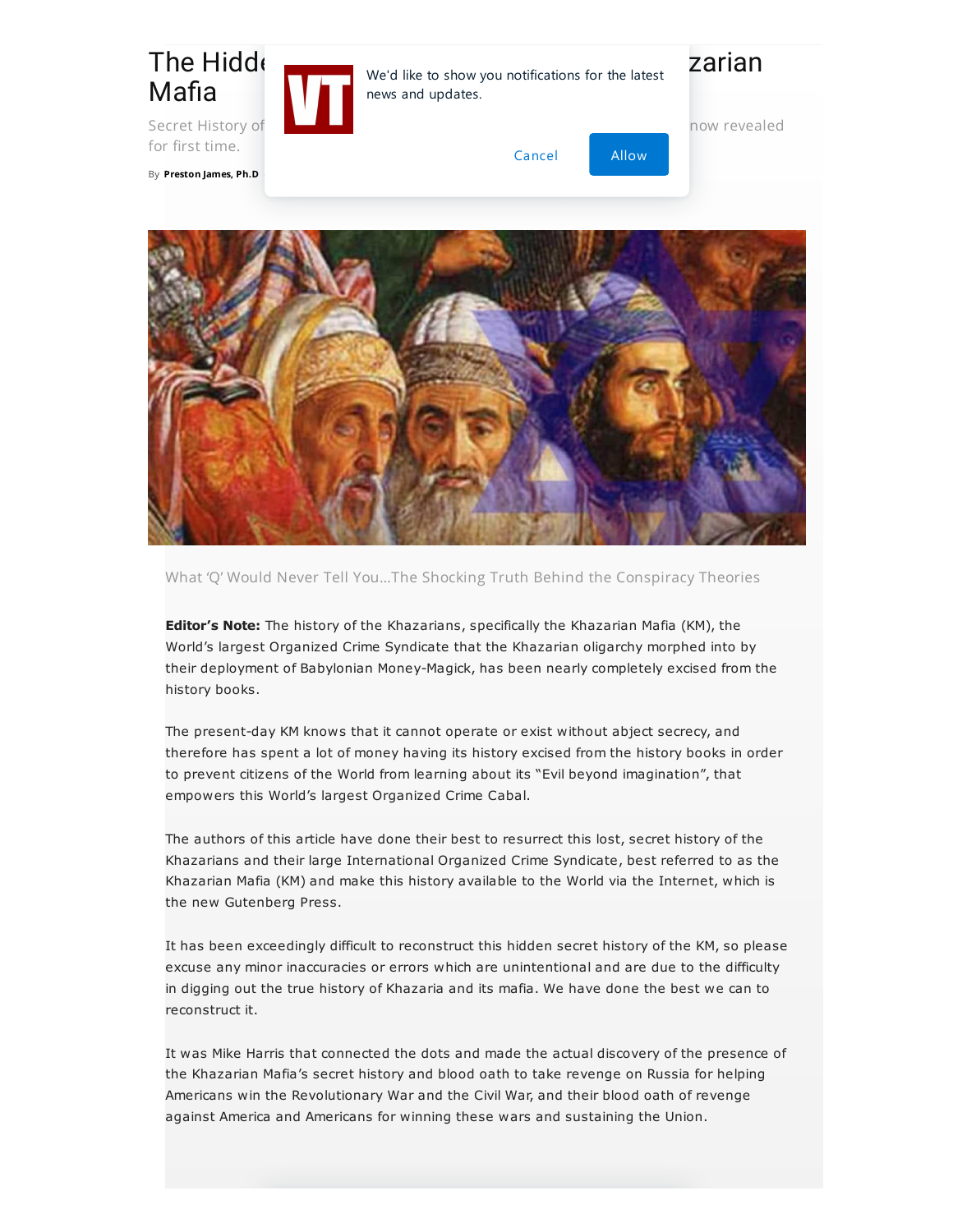| At the Syrian C<br>- in his Keynot | We'd like to show you notifications for the latest |  |             | ember 1, 2014<br>uff disclosed |
|------------------------------------|----------------------------------------------------|--|-------------|--------------------------------|
| publicly for the                   | news and updates.                                  |  | ernational: |                                |
| Organized Crin                     |                                                    |  |             | vaves at the                   |
| Conference and                     |                                                    |  |             | er received                    |
| reports of Gord                    | Cancel                                             |  | Allow       | es.                            |
|                                    |                                                    |  |             |                                |

And the shock-waves from his historic speech in Damascus continue to reverberate around the world even to this very day. And now Gordon Duff has asked [President](https://www.veteranstodayarchives.com/2015/03/10/we-demand-president-putin-release-documents-vital-to-world-peace/) Putin to release Russian Intel which will expose about 300 traitors in Congress for their serious serial felonies and statutory espionage on behalf of the Khazarian Mafia (KM) against America and many Middle East nations.

We now know that the Khazarian Mafia (KM) is waging a secret war against America and Americans by the use of False-flag Gladio-style terrorism, and via the illegal and Unconstitutional Federal Reserve System, the IRS, the FBI, FEMA, Homeland Security and the TSA. We know for certain that the KM was responsible for deploying an inside-job, Gladiostyle False-flag attack on America on 9-11-01, as well as the Murrah Building Bombing on April 19, 1995.

# The Hidden History of the Incredibly Evil Khazarian Mafia

#### **by [Preston](https://www.veteranstoday.com/author/jim/) James and Mike Harris**

#### **100-800 AD – an incredibly Evil Society Emerges in Khazaria:**

Khazarians develop into a nation ruled by an evil king, who had ancient Babylonian black arts, occult oligarchs serving as his court. During this time, Khazarians became known to surround countries as thieves, murderers, road bandits, and for assuming the identities of those travelers they murdered as a normal occupational practice and way of life.

#### **800 AD – The Ultimatum is delivered by Russia and other surrounding nations:**

The leaders of the surrounding nations, especially Russia, have had so many years of complaints by their citizens that, as a group, they deliver an ultimatum to the Khazarian king. They send a communique to the Khazarian king that he must choose one of the three Abrahamic religions for his people, and make it his official state religion and require all Khazarian citizens to practice it, and socialize all Khazarian children to practice that faith.

The Khazarian king was given a choice between Islam, Christianity, and Judaism. The Khazarian king chose Judaism and promised to stay within the requirements laid out by the surrounding confederacy of nations led by the Russian czar. Despite his agreement and promise, the Khazarian king and his inner circle of oligarchs kept practicing ancient Babylonian black-magic, also known as Secret Satanism. This Secret Satanism involved occult ceremonies featuring child sacrifice, after "bleeding them out", drinking their blood and eating their hearts.

The deep dark secret of the occult ceremonies was that they were all based on ancient Baal Worship, also known as worship of the Owl. In order to fool the confederacy of nations led by Russia that were watching Khazaria, the Khazarian king melded these Luciferian blackmagick practices with Judaism and created a secret Satanic-hybrid religion, known as Babylonian Talmudism. This was made the national religion of Khazaria and nurtured the same evil that Khazaria was known for before.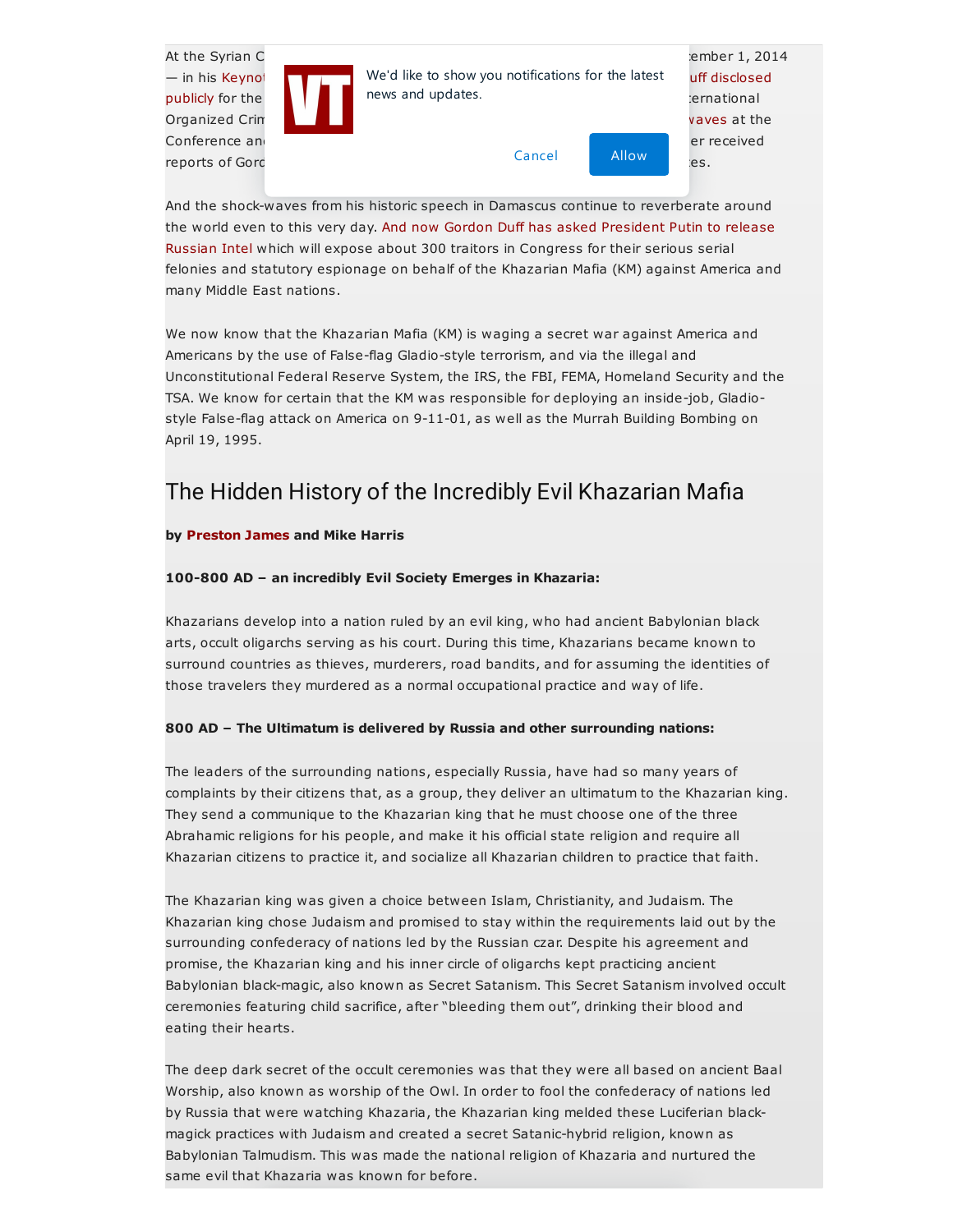| Sadly, the Khaz   |                                                    |       | from            |
|-------------------|----------------------------------------------------|-------|-----------------|
| surrounding co    | We'd like to show you notifications for the latest |       | n attempted to  |
| assume their ic   | news and updates.                                  |       | rs of disguises |
| and false ident   |                                                    |       | ing with their  |
| child-sacrifice o |                                                    |       |                 |
|                   | Cancel                                             | Allow |                 |
| $1,200 AD - R$    |                                                    |       | action:         |

About 1,200 AD, the Russians led a group of nations surrounding Khazaria and invaded it, in order to stop the Khazarian crimes against their people, which included the kidnapping of their young children and infants for their blood sacrifice ceremonies to Baal. The Khazarian king and his inner court of criminals and murderers came to be known as the Khazarian Mafia (KM) by neighboring countries.

The Khazarian leaders had a well-developed spy network through which they obtained prior warning and escaped from Khazaria to European nations to the west, taking their vast fortune with them in gold and silver. They laid low and regrouped while assuming new identities. In secret, they continued their Satanic child blood and sacrifice rituals and trusted Baal to give them the whole world and all its riches, as they claimed he had promised them, as long as they kept bleeding out and sacrificing children and infants for him.

The Khazarian king and his court Mafia plotted eternal revenge against the Russians and the surrounding nations that invaded Khazaria and drove them from power.

## **The Khazarian Mafia invades England after being expelled for hundreds of years:**

To accomplish their invasion, they hired Oliver Cromwell to murder King Charles 1, and make England safe for banking again. This began the English Civil Wars which raged for nearly a decade, resulting in regicide of the royal family and hundreds of the genuine English nobility. This is how the City of London was set up as the banking capital of Europe and launched the beginning of the British Empire.

From David Icke's website www.davidicke.com. David Icke was the first ever to courageously expose the Rothschilds publicly in front of hundreds. This, of course, makes him an international hero and we need more with his kind of courage to break open the coverup hiding the Khazarian Mafia and bring an end to their worldwide illegitimate power.[/caption]

# **The Khazarian Mafia (KM) decides to infiltrate and hijack all World Banking using Babylonian Black-Magick, also known as Babylonian Money-Magick or the secret art of making money from nothing also using the power of pernicious usury to accumulate interest:**

The KM used their vast fortune to enter into a new system of banking, based on secret Babylonian black-magic money-magic that they claimed to have learned from the evil spirits of Baal, in return for their many child sacrifices to him.

This Babylonian money-magick involved the substitution of paper credit certificates for gold and silver deposits, which allowed travelers to travel with their money in a form that offered easy replacement should they lose the certificates or have them stolen.

Interesting how the very problem that was started by the Khazarians also had a solution provided by them. Eventually, the Khazarian king and his small surrounding court infiltrated Germany with a group that chose the name "the Bauers" of Germany to represent them and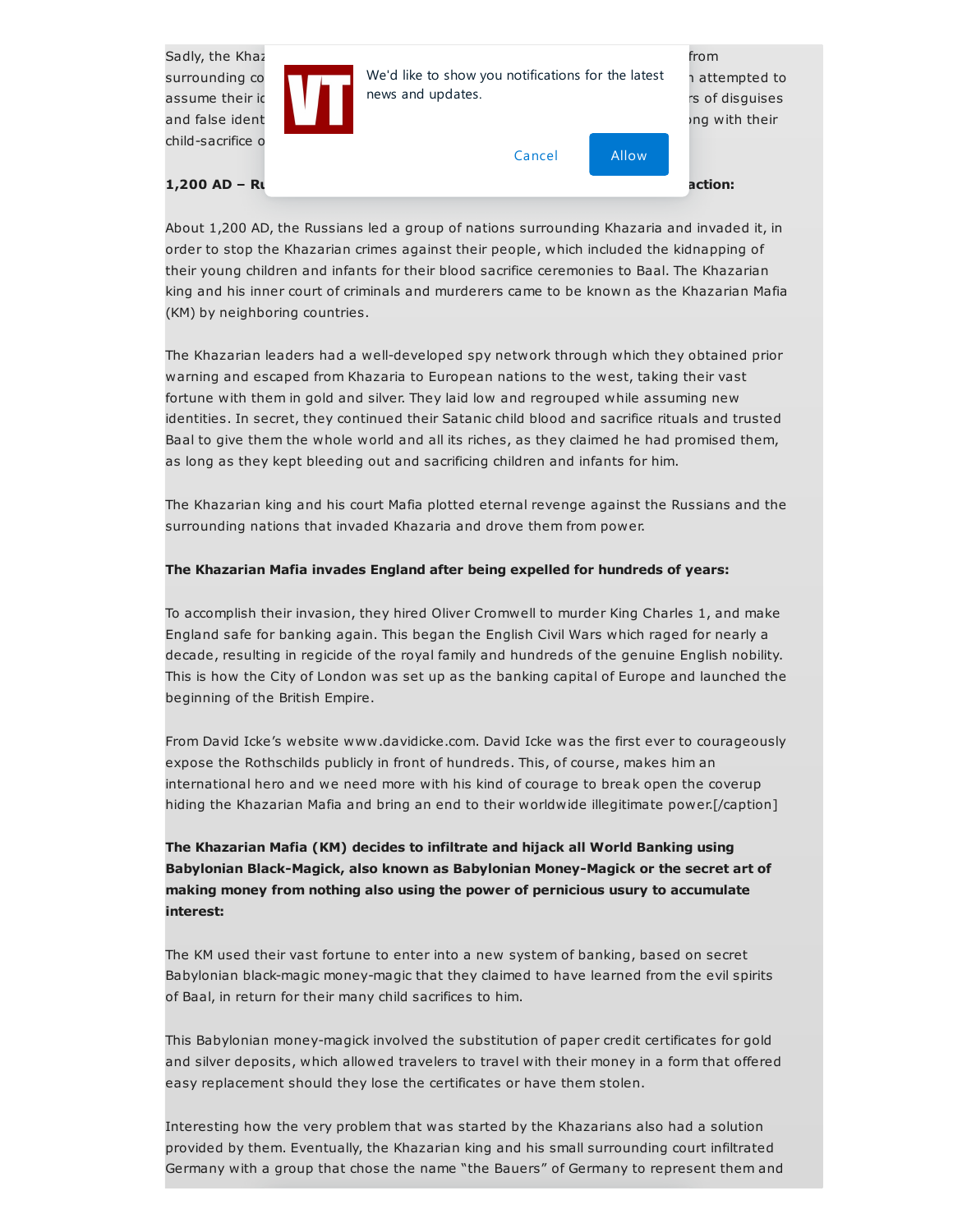

Bauer/Rothschild had five sons who infiltrated and took over European banking and the City of London Central Banking System through various crafty covert operations, including a false report of Napoleon winning against the British, when actually he lost. This allowed the Rothschilds to use fraud and deception to steal the wealth of the English nobility and the landed gentry, who had made business investments with the City of London Banking institutions.

The Rothschilds set up a private Fiat banking system that specialized in making counterfeit money from nothing — charging pernicious usury for the British people, using what should have been their own money.

This was the black art of Babylonian money-magick; they claimed to insiders that such technology and secret money power was provided to them by Baal, because of their frequent child bleeding-out and sacrifices rituals to Baal.

Once they had infiltrated and hijacked the British banking system, they interbred with the British Royals and infiltrated and completely hijacked all of England and all its major institutions. Some experts believe that the Rothschilds genocided the Royal Family members by staging secretly-managed illicit and adulterous breedings with their own Khazarian men in order to replace the Royals with their own pretenders to the throne.

## **The Khazarian Mafia (KM) wages an international effort to eradicate Kings who rule by the Divine Right of God Almighty:**

Because the KM claims to have a personal partnership with Baal (aka the Devil, Lucifer, Satan) because of their sacrifices to him. They detest any kings who rule under the authority of God Almighty because most feel a responsibility to make sure their own people are protected from infiltrators and treasonous "Enemies within the Gates."

In the 1600s, the KM murder the British Royals and substitute their own fakes. In the 1700s, they murder the French Royals. Right before WWI, they murder, Austrian Archduke Ferdinand to start WW1. In 1917 they assembled their KM army, the Bolsheviks, and infiltrate and hijack Russia, murder the Czar and his family in cold blood, bayonet his favorite daughter through the chest and steal all the Russian gold, silver and art treasures. Right before WW2, they murder the Austrian and German Royals. Then they get rid of the Chinese Royals and disempower the Japanese ruler.

The Khazarian Mafia's intense hatred of anyone who professed faith in any God but their god Baal has motivated them to murder kings and royalty and make sure they can never rule. They have done the same with American presidents — running sophisticated covert operations to disempower them.

If that doesn't work the KM assassinates them, as they did to McKinley, Lincoln, and JFK. The KM wants to eliminate any strong rulers or elected officials who dare to resist their Babylonian money-magick power or their covert power gained from the deployment of their human compromise network.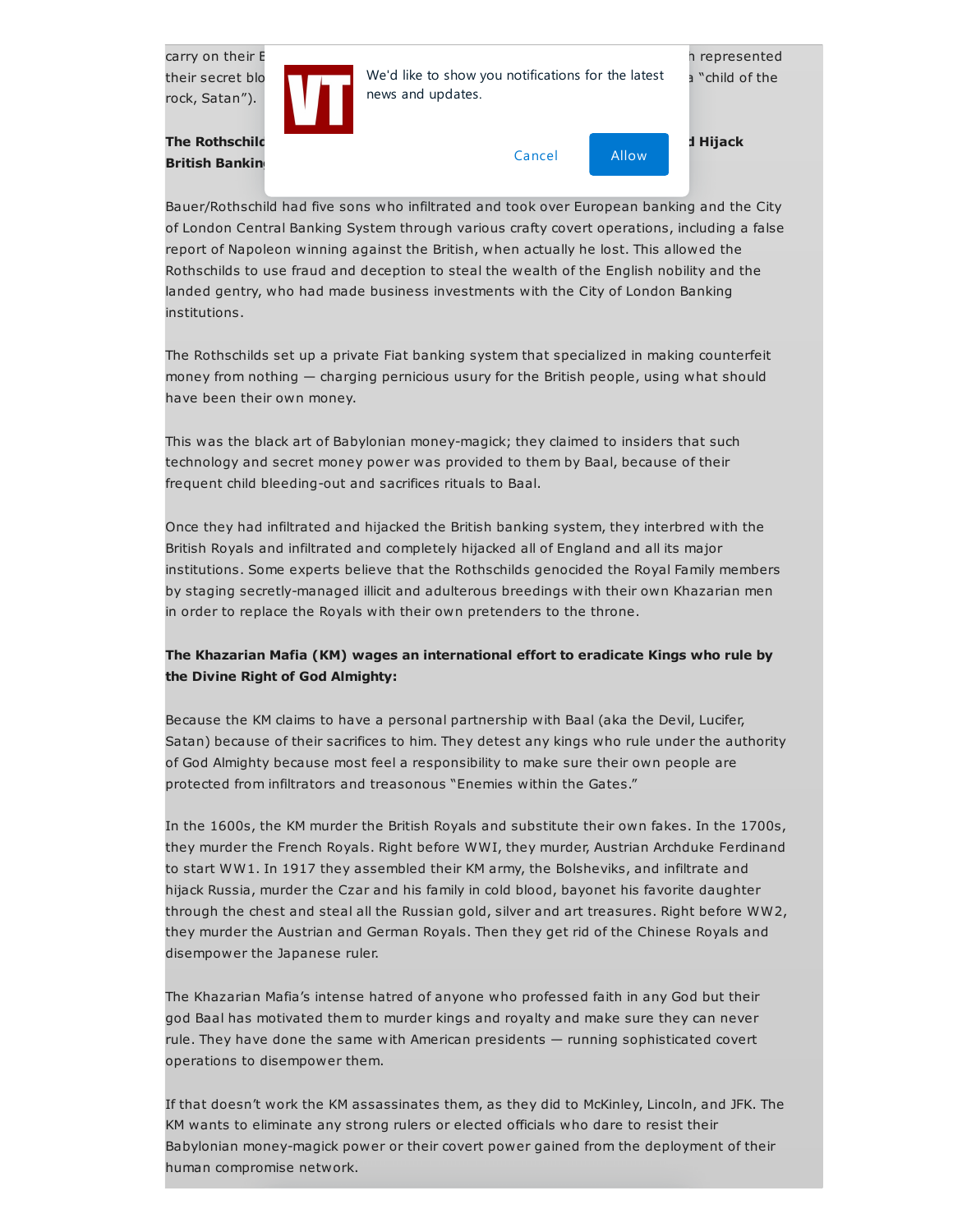| <b>The Rothschild</b>             |                                                                         |       | м:                            |
|-----------------------------------|-------------------------------------------------------------------------|-------|-------------------------------|
| The Rothschilds<br>vast amounts o | We'd like to show you notifications for the latest<br>news and updates. |       | recover the<br>h-quality silk |
| and spices that                   | Cancel                                                                  | Allow |                               |
| The Rothschilds                   |                                                                         |       | opium and its                 |

habit-forming characteristics. They deployed a covert operation to buy Turkish opium and sell it in China, infecting millions with a bad opium habit that brought back gold and silver into the Rothschild coffers, but not to the British People.

The opium addictions created by Rothschild opium sales to China harmed China so much that China went to war on two occasions to stop it. These wars were known as the Boxer Rebellions or the Opium Wars.

The money the Rothschilds gained from the sale of opium was so vast that they became even more addicted to the easy money than the opiate addicts were to the opium.

The Rothschilds were the funding source behind the establishment of the American Colonies, by incorporating the Hudson Bay Company and other trading companies to exploit the New World of the Americas. It was the Rothschild's who ordered the mass extermination and genocide of the indigenous people of North America to allow for the exploitation of the vast natural resources of the continent.

The Rothschild's also followed the same business template in the Caribbean and in the Asian sub-continent of India, resulting in the murder of millions of innocent people.

The Rothschild's next big project was to start the worldwide slave trade, buying slaves from crooked tribal chiefs in Africa who worked with them to kidnap members of competing tribes for sale as slaves.

The Rothschild slave traders then took these kidnapped slaves on their ships in cramped cells to America and the Caribbean where they were sold. Many died at sea due to bad conditions.

The Rothschild bankers learned early on that war was a great way to double their money in a short time by lending money to both warring sides. But in order to be guaranteed collections, they had to get taxation laws passed, which could be used to force payment.

## **The KM Rothschild private Fiat Counterfeit Banksters plot eternal revenge against the American Colonists and Russia who assisted them for losing the Revolutionary War:**

When the Rothschilds lost the American Revolution, they blamed the Russian czar and the Russians for assisting the colonists by blockading British Ships.

They swore eternal revenge on the American colonists, just as they had when the Russians and their allies crushed Khazaria in 1,000 AD.

The Rothschilds and the English oligarchy that surrounded them plotted ways to retake America, and this became their main obsession.

Their favored plan is to set up an American central bank, featuring Babylonian money magic and secret counterfeiting.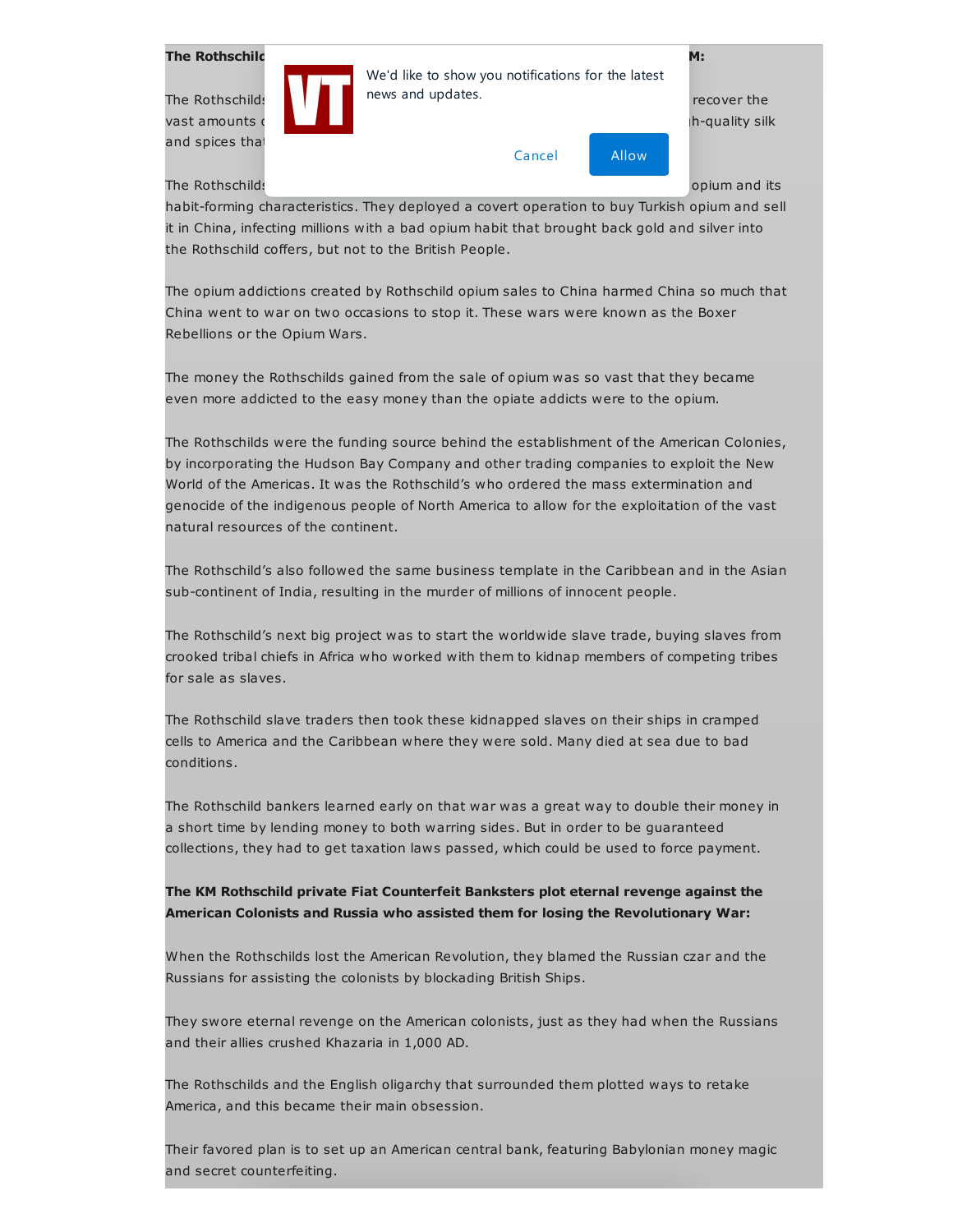

The KM's attempts to set up a private American central bank are blocked by President Andrew Jackson, who called them Satanic and vowed to route them out by the grace and power of Almighty God.

The Rothschild banksters regroup and continue their covert attempts to install their own Babylonian money-magick bank inside America.

## **Finally, in 1913, the Rothschild KM succeeds in establishing a major beachhead inside America — and an evil enemy of all American enter the gates of America:**

In 1913, the Rothschild KM was able to establish a beachhead by bribing crooked, treasonous members of Congress to pass the illegal, Unconstitutional Federal Reserve Act on Christmas Eve without a required quorum. The Act was then signed by a crooked, bought-off President, who was a traitor to America, like the members of Congress who voted for it.

## **The Rothschild KM then create an illegal taxation System in America:**

The KM put an illegal, Unconstitutional tax system in place, in order to make sure that Americans would have to pay for high-level USG spending, approved by a bought-off, crooked Congress and Presidential puppets, put in place by corrupt KM campaign finance.

It is easy for the KM to garner enough money to elect anyone they want because when you control a bank that is a secret major counterfeiter, you have all the money made for you that you desire. At about the same time that they created their illegal tax system in America, they also bribed members of Congress to approve the Internal Revenue Service, which is their private collection agency incorporated in Puerto Rico.

Soon afterward, they set up the Federal Bureau of Investigation to protect their banksters, to serve their cover-up needs and prevent them from ever being prosecuted for their child sacrifice rituals, pedophile networks; and to also serve as a covert Intel operation on their behalf.

Note that the FBI has no official charter, according to the Library of Congress, and has no right to exist or issue paychecks.

**The Rothschild KM deployed the Bolshevik Revolution in Russia to extract incredibly savage, bloody revenge on innocent Russians, which they had plotted for many years, ever since Khazaria was destroyed:**

The Rothschild KM pre-staged and engineered the Russian Revolution by using its central banks to pay for the Bolshevik infiltration of Russia and their Revolution on behalf of the Khazarian Mafia (KM).

The Bolsheviks were actually created and deployed by the Khazarian Mafia (KM) as the essential part of their long-planned revenge on the Russian Czar and the innocent Russian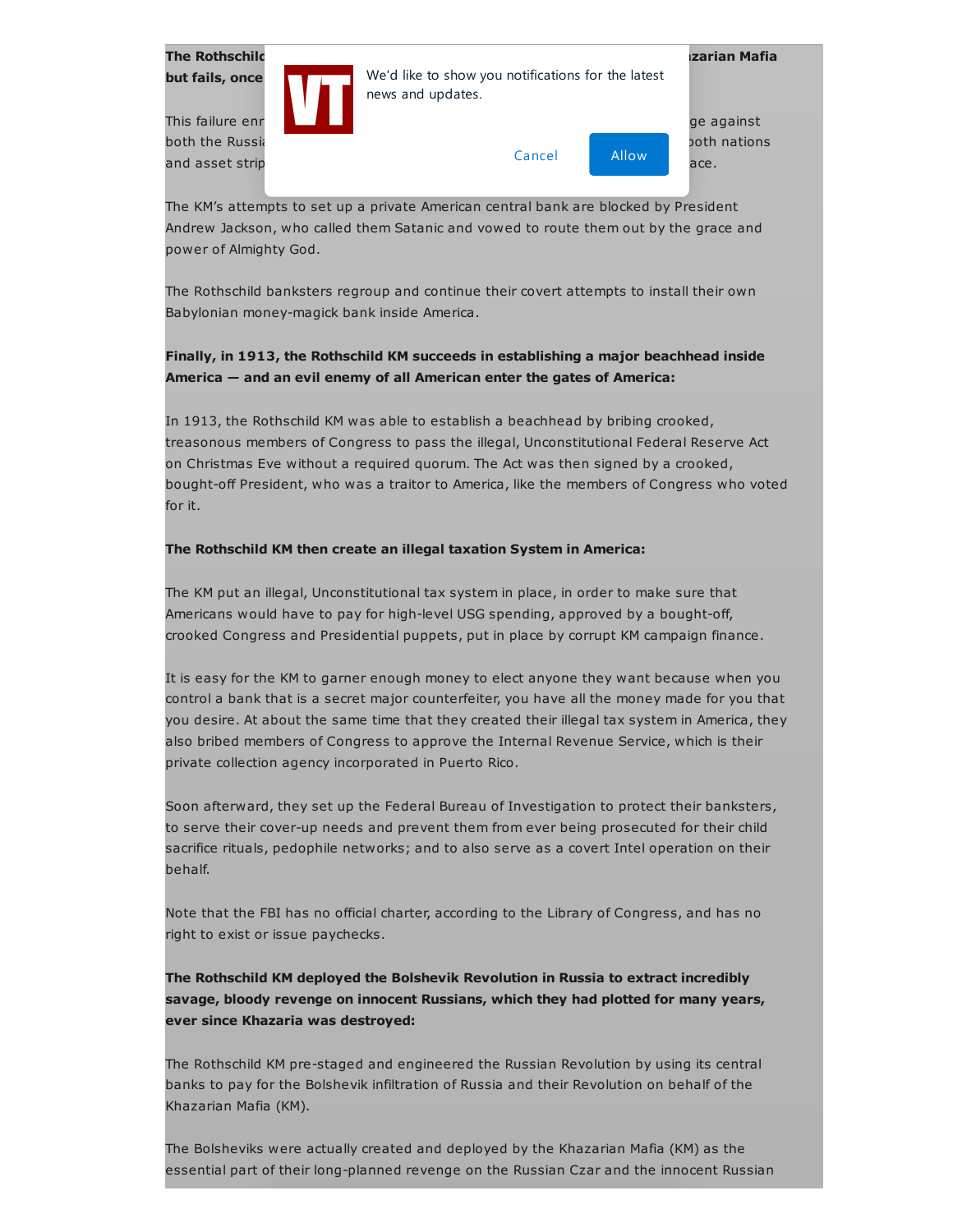

been planned since the destruction of Khazaria.

The Bolsheviks, at the direction of the Rothschild KM, raped, tortured and mass-murdered approximately 100 million Russians, including women, children, and infants. Some of the torture and bloodletting were so extreme, we are not going to mention it here in this article.

But readers who want to know can do some in-depth internet research on the "Red Terror" or the "Bolshevik Cheka" or watch the classic movie "The [Checkist](https://www.youtube.com/watch?v=X_RSDqBn0bA) (1992)".



**The Rothschild Khazarian Mafia (KM) once again decided to sheep-dip themselves and infiltrated and hijacked all Judaism:**

The Rothschild KM created a master plan to control all of Judaism and mind-kontrol Judaics. The Rothschild KM has hijacked Judaism, patterned it off of Babylonian Talmudism (Luciferianism or Satanism), and gained control over the banking and Wall Street professions in general, Congress, the major mass media; along with most wealth and economic means of success.

Thus, the Rothschild KM could pass out wealth and success to those Judaics who drank their Kool-aide and use them as cutouts, assets, and Sayanims. In this manner, the Rothschilds hijacked Judaism.

Their financing of the Israeli Knesset and construction of it using Freemason occult architecture displayed their commitment to the occult and Babylonian Talmudism and all the evil accompanying it, including child sacrifice to their secret god Baal. They set up a NWO system called World Zionism which taught and inculcated susceptible Judaics with a paranoid group delusion of racial superiority, which assumed that all Gentiles were intent on massmurdering all Judaics.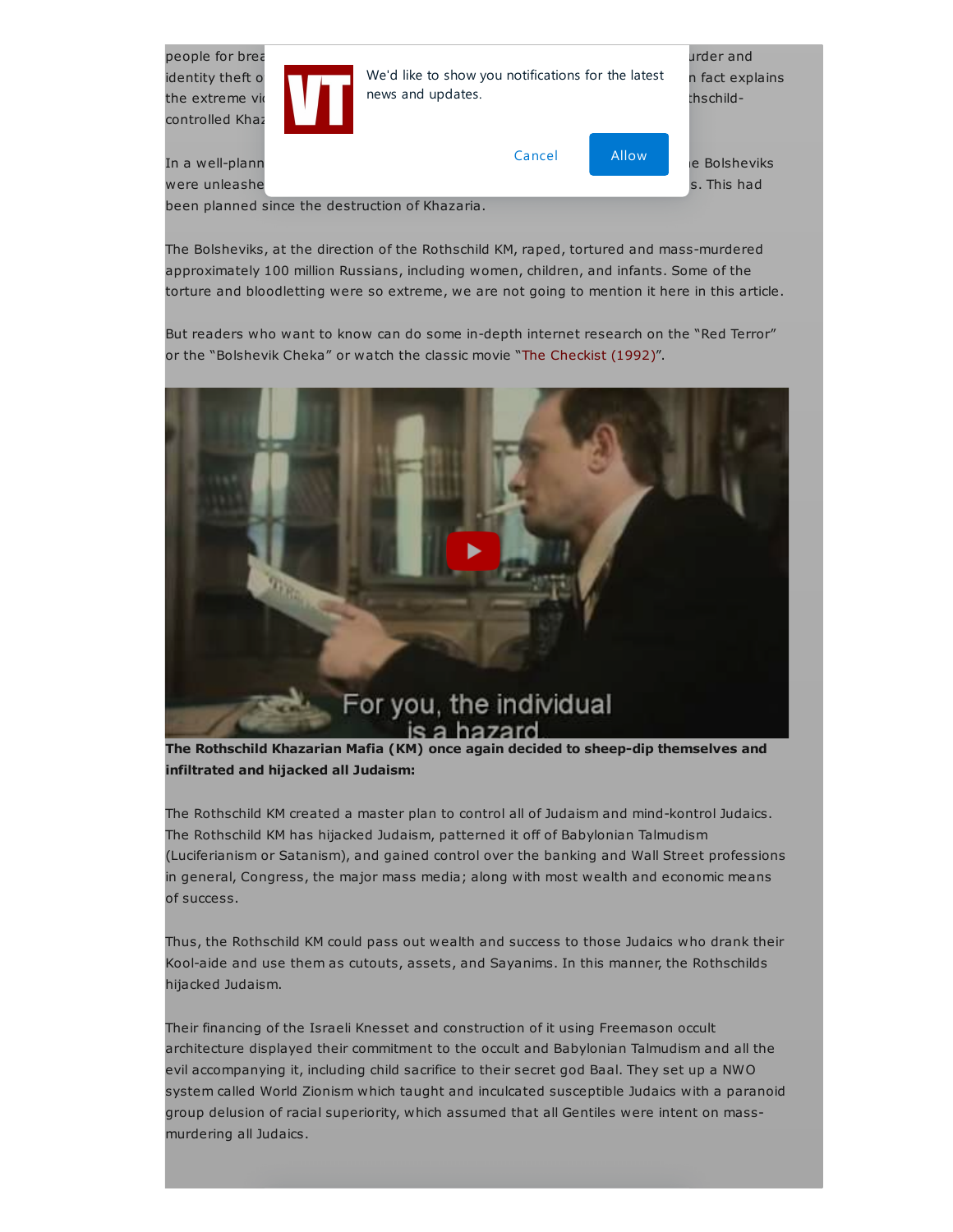| Freemasonry a    |                                                                         |       | ieli Supreme   |
|------------------|-------------------------------------------------------------------------|-------|----------------|
| Court viewed t   | We'd like to show you notifications for the latest<br>news and updates. |       |                |
| They called this |                                                                         |       | rld Zionism",  |
| which is really  |                                                                         |       | been           |
| unknown to ma    | Cancel                                                                  | Allow | over, but also |
| to anoint them   |                                                                         |       | and to later   |
|                  |                                                                         |       |                |

be sacrificed to Lucifer in two stages.

The first stage would be their planned WWII in Nazi work camps, cut off from supplies, resulting in the deaths of about 200,000 Judaics from starvation and disease, along with about 90,000 non-Judaic inmates from the same causes, according to respected Red Cross official figures. This number is 5% of what the Khazarian Mafia (aka the World Zionists) claim.

The second great sacrifice would be a final one, when their New World Order Luciferian King would be placed into power, and when all three Abrahamic religions would be eradicated especially Judaism, which would be blamed for all the wars and destruction of the world.

By then, the Rothschilds would once again morph themselves into a complete new identity not associated with Judaism in any form, not even World Zionism.

It is important to realize that the Rothschild KM took Germany down to nothing after WWI, created a vacuum for Fascism, and then rebuilt it, creating Naziism and installing Hitler as a counter-force to their Russian Bolshevism.

Hitler became a problem for the KM when he broke free and begin acting in the interests of the German people and the free people of the world, and developed his own banking system free of the Rothschilds.

Hitler introduced a financial system that was free of usury and beneficial to the working class. This mandated the utter destruction of Germany and the German people because the Rothschilds and the Khazarians could never allow an economic system that did not depend upon usury to exist.

We see the same thing today with the Khazarian war against Islam because Islam forbids usury. That is why Israel is so vocal and aggressive about destroying the Islamic people of the world.

The KM expected this to be a large WWII and when they supported both sides, this could be used to industrialize the whole world and maximize their bankster money-power.

## **The Rothschild KM then bribed and induced Members of Congress to send American Soldiers to their pre-stage and engineered WWI:**

As a continuance of their well-proven pattern of financing both sides in any war to maximize profits, the acquisition of more federal tax monies and increased international power, the Rothschild Khazarians once again bribed, blackmailed and induced members of Congress to declare war against Germany in 1917.

This was facilitated by a KM false-flag attack with the sinking of the Lusitania.

The Rothschild KM has since developed the usual pattern of covertly staging false-flag attacks as a standard operating procedure for inducing Americans to fight wars for the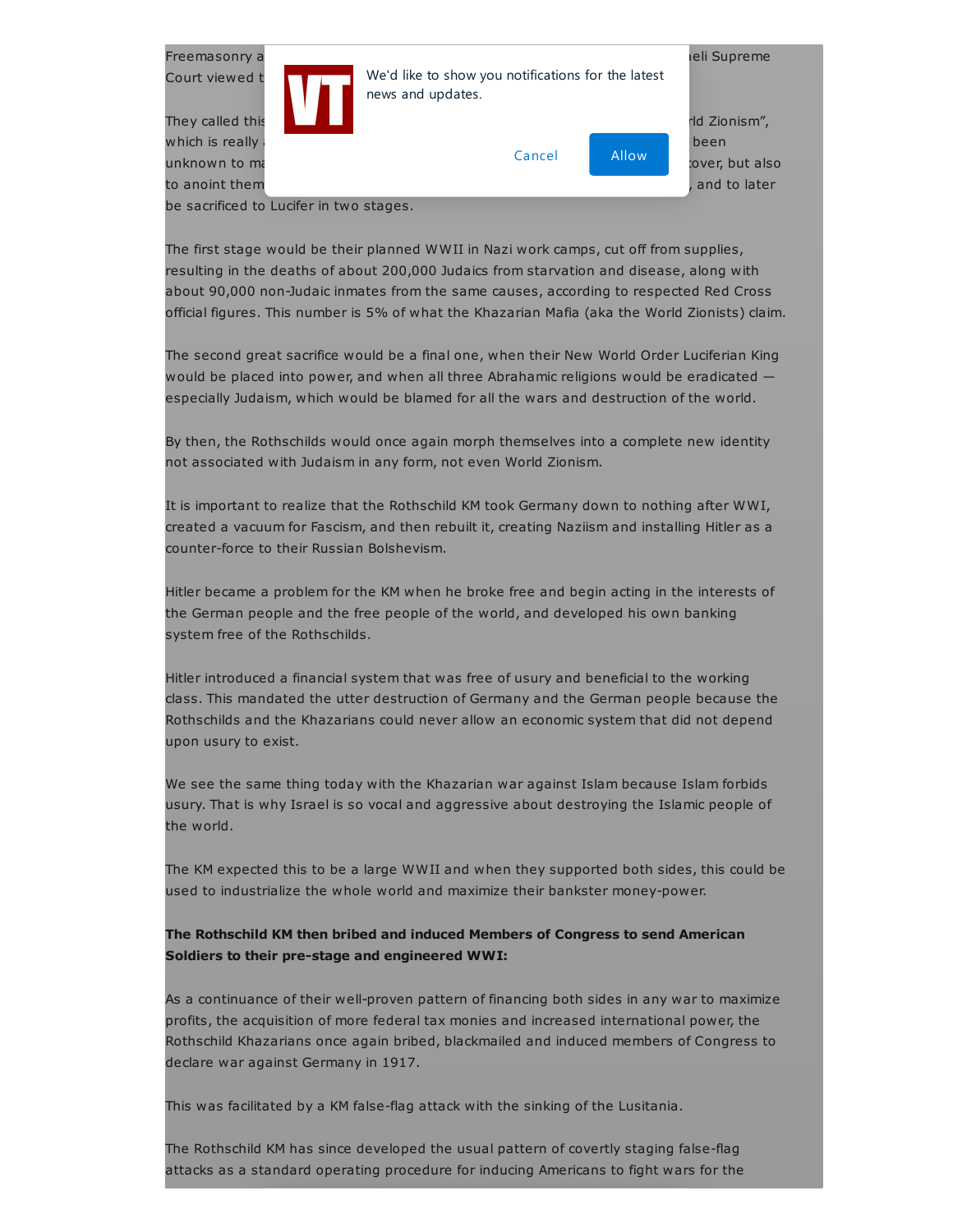| Khazarian Mafi<br>After WWII wa<br>excuse to brinc | We'd like to show you notifications for the latest<br>news and updates. |       | his as an<br>ration |
|----------------------------------------------------|-------------------------------------------------------------------------|-------|---------------------|
| Paperclip.                                         | Cancel                                                                  | Allow |                     |
| This allowed th                                    |                                                                         |       | r exceeded          |
| any of their prior efforts.                        |                                                                         |       |                     |

Under this new system, they continue to infiltrate and hijack all American institutions, including the various American church systems, Freemasonry (especially the Scottish Rite and York Rite), the US military, US Intel, and most private defense contractors, the Judiciary and most agencies of the USG, including most State governments, and both major political parties as well.

## **The Rothschild KM sets up Nazi Work Camps as a pretext to later manipulate the Allies into granting them their own private colony in Palestine, using land stolen from the Palestinians:**

The Rothschild KM was able to use their self mislabeled, so-called "holocaust" to serve as a mind-kontrol trigger to thwart and resist any criticism of their Zionist ways.

The truth of the matter was that the Rothschild KM set up the Nazi work camps to make huge profits for their corporations that ran their work camps and supplied their Nazi war machine.

Once the Rothschild KM gained their own private homeland in Israel in 1947 through their covert political manipulations, they began to secretly view all of Palestine as their New Khazaria, and began plotting how to genocide all the Palestinians and steal all of Palestine for themselves. Their plans include their fantasy of constructing a "greater Israel" by taking over the whole Middle East and manipulating dumb American Goyim to fight and die on their behalf, taking all the Arab lands for Israel and the Khazarian Mafia (KM), so they can asset strip their wealth and natural resources, especially their crude oil.

Recent peer-reviewed Johns Hopkins genetic research by a respected Judaic MD shows that 97.5% of Judaics living in Israel have absolutely no ancient Hebrew DNA, are therefore not Semites and have no ancient blood ties to the land of Palestine at all. By contrast, 80% of Palestinians carry ancient Hebrew DNA and thus are real Semites, and have ancient blood ties to Palestinian Land. This means that the real anti-Semites are the Israelis who are stealing Palestinian lands in order to build Israeli settlements, and it is the Israelis who are the ones tyrannizing and mass-murdering innocent Palestinians.

#### **The Rothschild KM decides to morph again and expand their ranks:**

In the meantime, the Rothschild KM realized that they could not stay hidden much longer from the public unless they morphed again and expanded their secret leadership.

So they worked hard to further infiltrate and hijack Freemasonry and its secret offshoots and inducted top members into their pedophile network and child sacrifice rituals.

**The Rothschild KM decides to Mind-kontrol the American masses to make it much easier to manipulate them into approving their illegal, Unconstitutional unprovoked, undeclared, unwinnable, perpetual wars needed to make huge profits and gain more world power:**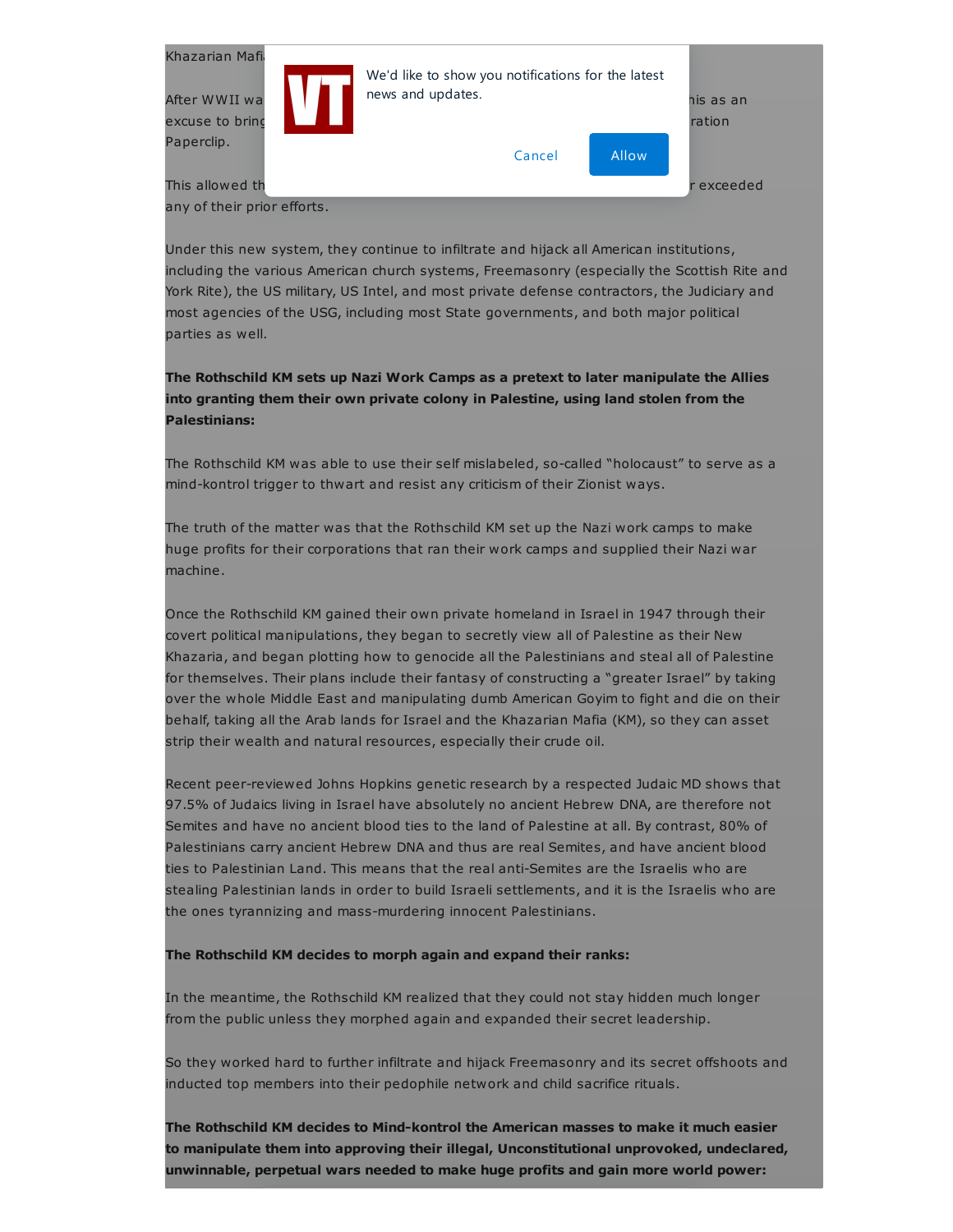| The Rothschild<br>the Departmen<br>political correct<br>public water ar | We'd like to show you notifications for the latest<br>news and updates. |       | setting up<br>ased on<br>added to the<br>fluoride |
|-------------------------------------------------------------------------|-------------------------------------------------------------------------|-------|---------------------------------------------------|
| prevents caviti                                                         | Cancel                                                                  | Allow | n it is.                                          |

The addition of  $\overline{\phantom{a}}$ 

Americans by on average lowering the operational IQ and making folks much more docile than they would normally be. Programs to develop and deploy vaccinations to dumb-down children and create huge numbers of future chronic health problems were initiated.

Doctors have been mind-kontrolled and misled by biased research that was cherry-picked, ignoring any studies that were negative — and that included most of them. All vaccine cell lines are contaminated with SV-40, a known carcinogenic slow-acting virus.

**The KM used its monetary power to gain control over** all of the allopathic medical schools, and set up and controlled the American Medical Association and other medical societies, in order to make sure their agenda based on lies and deceit was continued.

Part of this massive plan to dumb-down and mind-kontrol the American masses was the KM's buying up and consolidating all the American mass media into six controlled major mass media (CMMM), owned and controlled by their cutouts on their behalf. The CMMM functions as an illegal news cartel, and it should be broken up under antitrust laws and for inflicting espionage and illegal propaganda as a weapon of war against the American people.

**The Rothschild KM Chieftains decide that it is time to use America to complete their final take-down and occupation of the Whole World by instituting a major False-Flag attack inside America to blame on the Islamics whom they want America to wrongly attack on their behalf:**

So the KM Chieftains use their top Israeli-American "Israeli-first" dual citizens living in America (aka, the PNACers and top NeoCon Cutouts) to plan a major nuclear attack on America on 9-11-01.

Bibi [Netanyahu,](https://www.veteranstodayarchives.com/2015/01/12/mapping-911-fort-lee/) the operational head of the KM, deployed the Mossad and these Dual Citizens to set up and institute this attack on America which was to be blamed by the CMMM on Muslims.

They informed their top Rabbis and "Friends of World Zionism" not to fly on that day and to stay out of NYC, as did "Larry Silverfish", one of the primary men involved in the operation.

They used their main cutout in the DOD to lure the Able Danger investigators to the Pentagon Naval Intel meeting room, where they would be assassinated by a Tomahawk cruise missile that was fired from an Israeli Dolphin class Diesel submarine bought from Germany.

Thirty-five of the Able Danger investigators who were investigating and tracking the Israeli theft of 350 decommissioned W-54 Davy Crockett nuclear pits out of the backdoor at Pantex in Texas were murdered by this Tomahawk hit, which was timed with the detonation of bombs pre-planted in the Naval Intel wing, which was newly hardened to no avail.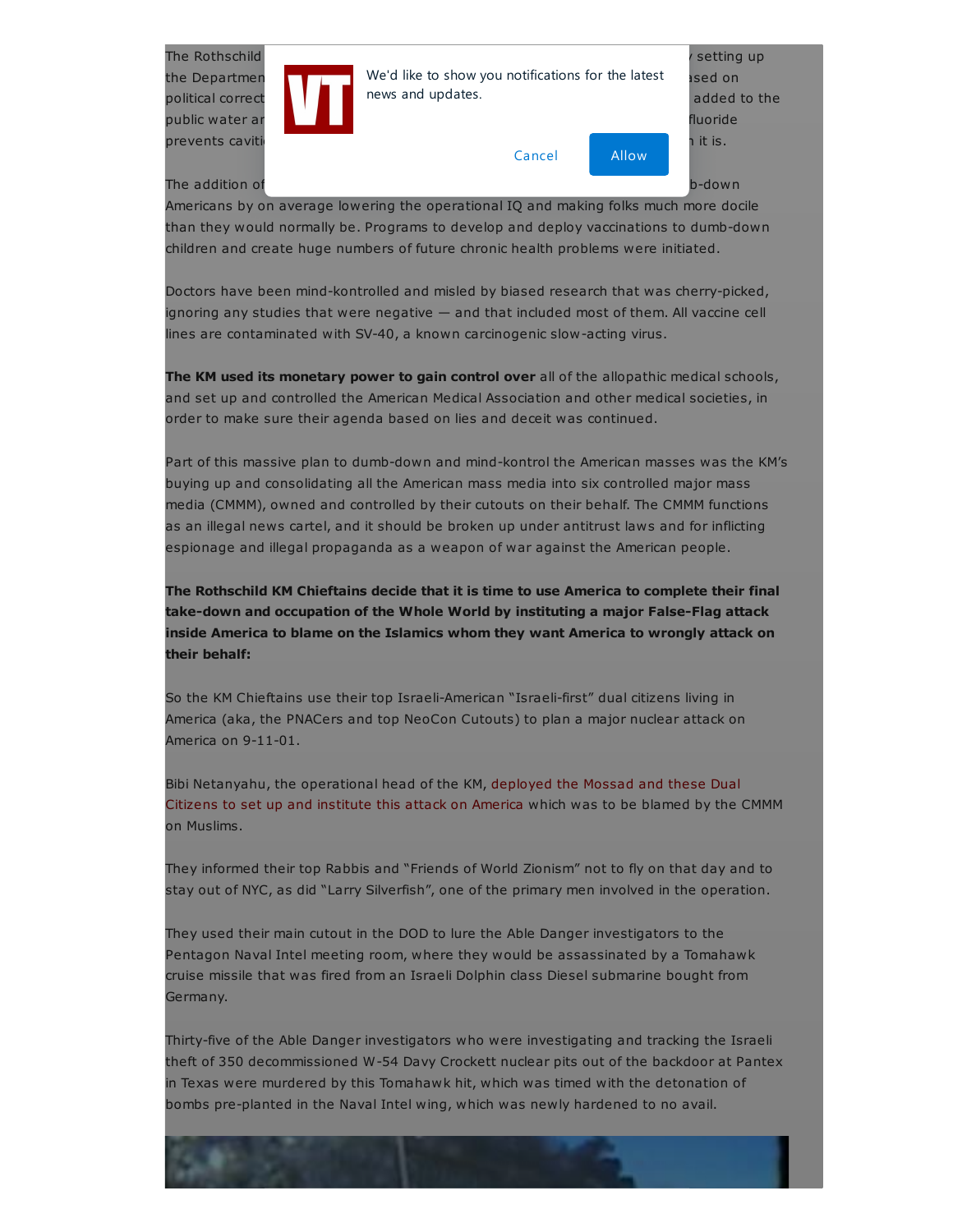

The Israeli Mossad front company, Urban Moving Systems, was used to transport the mininukes made from the stolen W-54 nuclear pits from Pantex (and originally made at the Hanford processing plant), where they were stored in the Israeli Embassy in NYC and transported to the Twin Towers for detonation on 9-11-01.

Baal aka Moloch, Lucifer, Satan. Take your pick it's the same evil spirit that wants to massmurder all humans. In exchange for doing his "dirty work," he rewards those who allow him to snatch their souls by giving them incredible riches, fame, and power. This is the secret blood contract called "selling one's soul."

**The incredibly Evil Secret Agenda of the Khazarian Mafia (KM) is now revealed publicly for the very first time by Veterans Today's own Gordon Duff. We now know that Bibi Netanyahu ran the nuclear attack on America on 9-11-01 and did it as an overall Khazarian Mafia (KM) Agenda.**

Hold on to your chair, this is a very big secret and explains a lot of what has been going on inside America, all caused by Israel and the Khazarian Mafia (KM) which has infiltrated almost all of America's institutions of Government and society.

Now for the first time ever the very specific secret incredibly Evil Agenda of the Khazarian Mafia (KM) is going to be revealed, thanks to an interview that Mike Harris had with Veterans Today Senior Editor and Director Gordon Duff on his talk-show "The Short End of the Stick" on 3-10-15.

I have heard a lot of shocking insider's secrets over the years but this one really takes the cake and explains exactly what Israel and its minions in America have been to us on behalf of the Rothschild Khazarian Mafia (KM) that has screwed up almost every aspect of our lives creating a poor economy, lots of unemployment and underemployment, massive crime, alcoholism and drug, screwed up schools that dumb down the kids, various eugenics programs like fluoride in the public water and toothpaste, and mercury in vaccines which are a big fraud, and rampant political corruption.

This interview is now sending shock-waves around the world and when you consider the content that Gordon Duff disclosed for the first time anywhere publicly, you will be shocked. And you will understand that Bibi Netanyahu is the Operational Head of the Khazarian Mafia (KM) and was the one that ordered and supervised the Israeli Nuclear Attack on America on 9-11-01.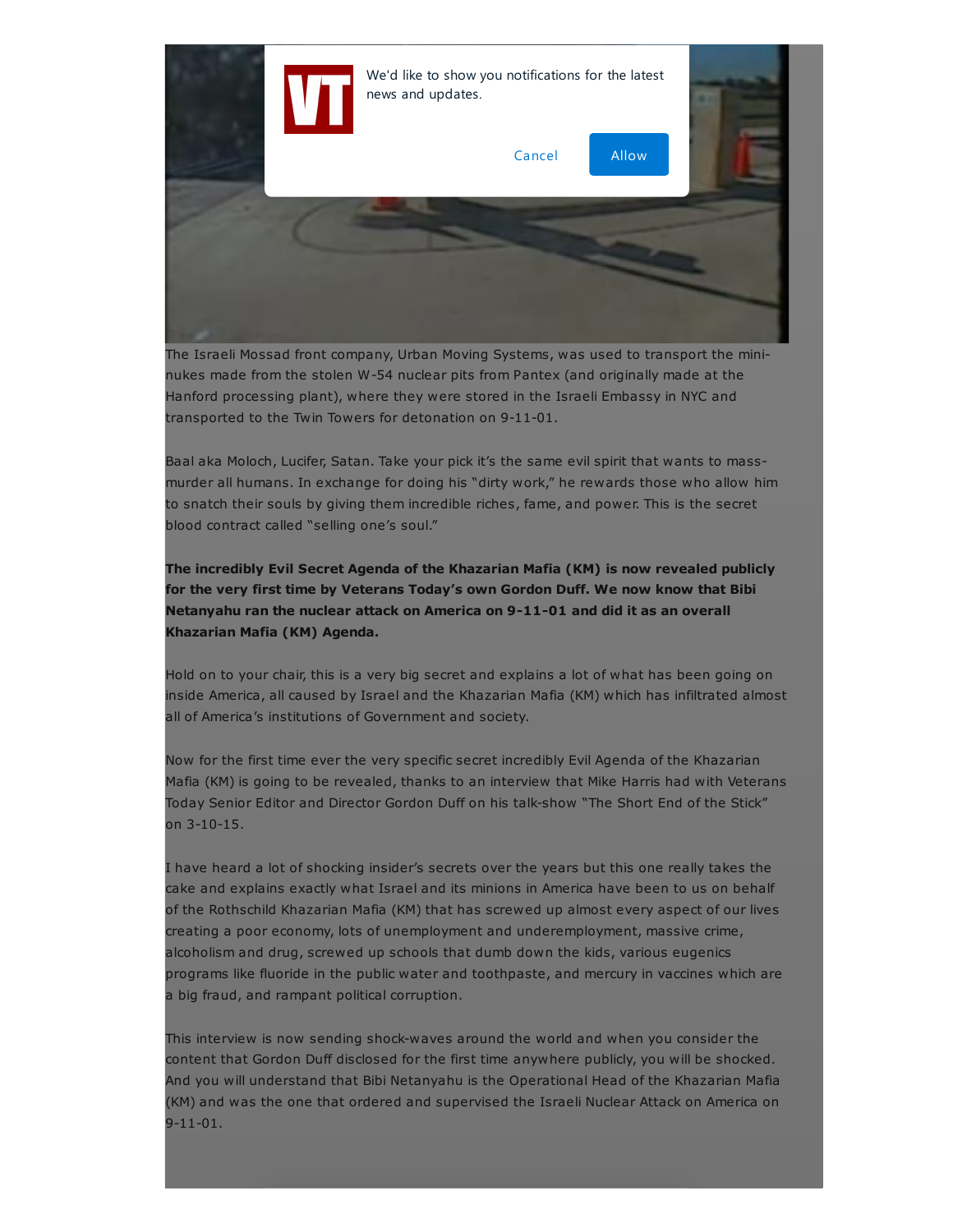

[watering-hole.](https://www.veteranstodayarchives.com/2015/03/18/neo-the-world-if-gore-had-won/) Here is what he said as taken directly from the transcript of the recording which was witnessed and has been 100% fully authenticated:

"If we get caught they will just replace us with persons of the same cloth. So it doesn't matter what you do, America is a Golden Calf and we will suck it dry, chop it up, and sell it off piece by piece until there is nothing left but the World's biggest welfare state that we will create and control. Why? Because it's god's will and America is big enough to take the hit so we can do it again, again and again. This is what we do to countries that we hate. We destroy them very slowly and make them suffer for refusing to be our slaves."

This is exactly what the Rothschild Khazarian Mafia (KM) has been doing to America since it successfully infiltrated and hijacked America in 1913. Knowledge of what Bibi said on behalf of the Rothschild Khazarian Mafia (KM) should make us all furious and get motivated to drive these evil creatures out of America and take our great Republic back.

When Bibi Netanyahu mentions god's will, the god he was referring to is Baal (also known as the Great Owl or Moloch), the god these Khazarians believe requires them to worship him by constant bloodletting and painful human sacrifice and mass-murder and that if they "sell their souls" to Baal (aka Lucifer or Satan) do this they will be rewarded with incredible riches, fame and great power. When they "sell their souls" what actually happens is that their souls are snatched away and they become inhuman or soulless and take on the characteristics of Baal, that is they become increasingly psychopathic and evil.

What Bibi Netanyahu was discussing was the upcoming nuclear attack on America on 9-11- 01, and when he mentioned "they will just replace us" he was referring to the top Circle of Twelve, the group he answers to that Veterans Today's own Columnist and talk show host Stew Webb disclosed to the World by identifying 11 of the 12 who call themselves the "Illuminati" or "Disciples of Satan." These men do semi-annual child sacrifices in Denver and eat the hearts of children, drink their blood after they pedophile them.

Folks, we must get this information out to everyone we can, then unite and drive these soulless Baal worshiping scum out of every nook and cranny of America and bring them all to justice and final judgment for all their incredible evil.

Anyone who understands what Bibi Netanyahu thinks of Americans as a golden calf to asset strip and slaughter should be enraged and driven to community organizing, and political action against Israeli espionage inside America through the Federal Reserve System, AIPAC, JINSA, the Defense Policy Board, the CFR and the like.

**The Rothschild KM planted has 25 nukes in major American cities and other major cities in Europe in order to blackmail the associated government. This is referred to as their Samson Option, and was first discovered and disclosed by Seymour Hersh:**

The Rothschild KM also gained some S-19 and S-20 Warheads from a corrupt Member of Congress assigned the task to buy up Ukrainian Mirvs on behalf of the USG in order to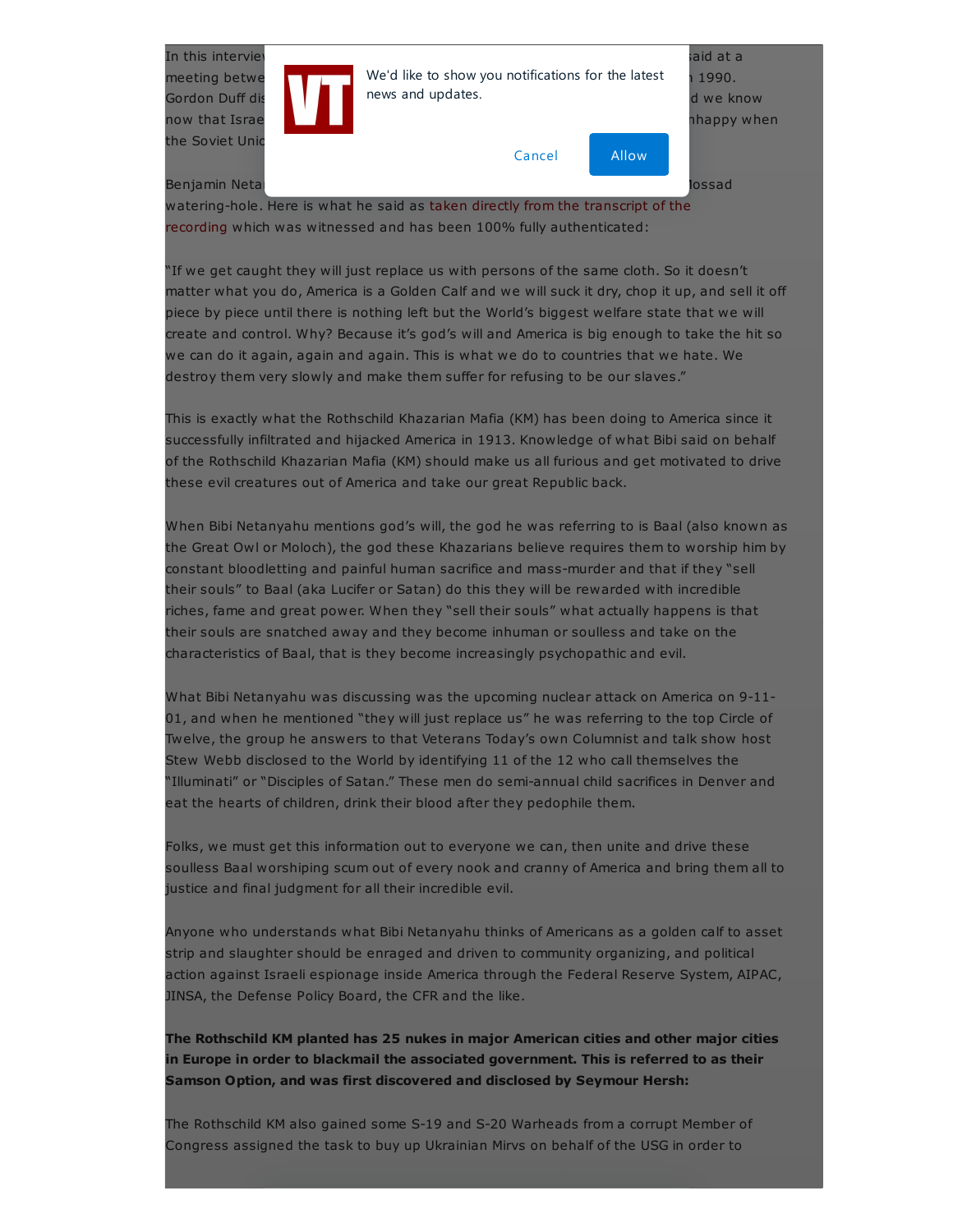| decommission<br>with other key<br>We'd like to show you notifications for the latest<br>Congressmen<br>news and updates. |  |
|--------------------------------------------------------------------------------------------------------------------------|--|
| This is high trea<br>their attack on                                                                                     |  |
| America, the Ro<br>e city-buster                                                                                         |  |
| Allow<br>Cancel<br>sized nukes in<br>to allow                                                                            |  |
| Israel to create<br>ased on the                                                                                          |  |

onsolidation of all American Law Enforcement and alphabet control.

This new Israeli occupation force called Homeland Security (DHS) was initially run by dual citizens and perverts. Former DHS Director Janet Napolitano is being sued for sexual harassment of men working at DHS whom she ordered to move their offices into the men's lavatory.

Dual Citizen traitor Michael Chertoff, (a name translated from Russian as "son of the devil"), was the criminal mastermind that set up DHS, along with the former head of the East German Stasi, Marcus Wolfe, who was hired as a special consultant and died mysteriously as soon as his mission was completed.

The Rothschild KM never thought they would get exposed for their nuclear attack on America on 9-11-11, but they made one of the biggest tactical mistakes in history and overplayed their hand from excess hubris, based on too much easy success due to their extreme money power in the past.

**Soon mainstream America will know that Bibi Netanyahu and his Likudist Party deployed the attack on America on 9-11-01 on behalf of the Rothschild KM:**

They thought that they had complete control over the CMMM and could prevent any of the secret IAEA and Sandia Labs investigation from ever being released to the American public.

This incredible tactical error by the KM is so great that it will actually doom them to the complete exposure and eventual complete destruction they deserve. Bibi Netanyahu's order to proceed and deliver the nuclear attack on America on 9-11-01 will go down in history as one of the KM's biggest mistakes, and the one that will be blamed for their exposure and destruction by the world that is now ganging up against them.

The Russians have now leaked the IAEA and Sandia Labs and Able Danger files given to them by Edward Snowden. Soon all of these files will be provided to all Americans and the world via the Internet, and this cannot be stopped.

A number of Russians in the High Military Command in Russia, and in the highest positions of leadership in the Russian government realize that it was the same Organized Crime Cabal that organized the Khazarians into Bolsheviks to mass-murder 100 million innocent Russians — and these men want payback.

That is why they are making sure that the Rothschild banksters will be put out of business, which will decapitate the Khazarian Mafia from its endless, elastic counterfeit money supply. This is why the BRICS Development Bank was created — to replace the US Petro Dollar as the world's reserve currency, but this one, unlike the US Petro Dollar is backed by gold, silver and real commodities, with NO counterfeiting allowed.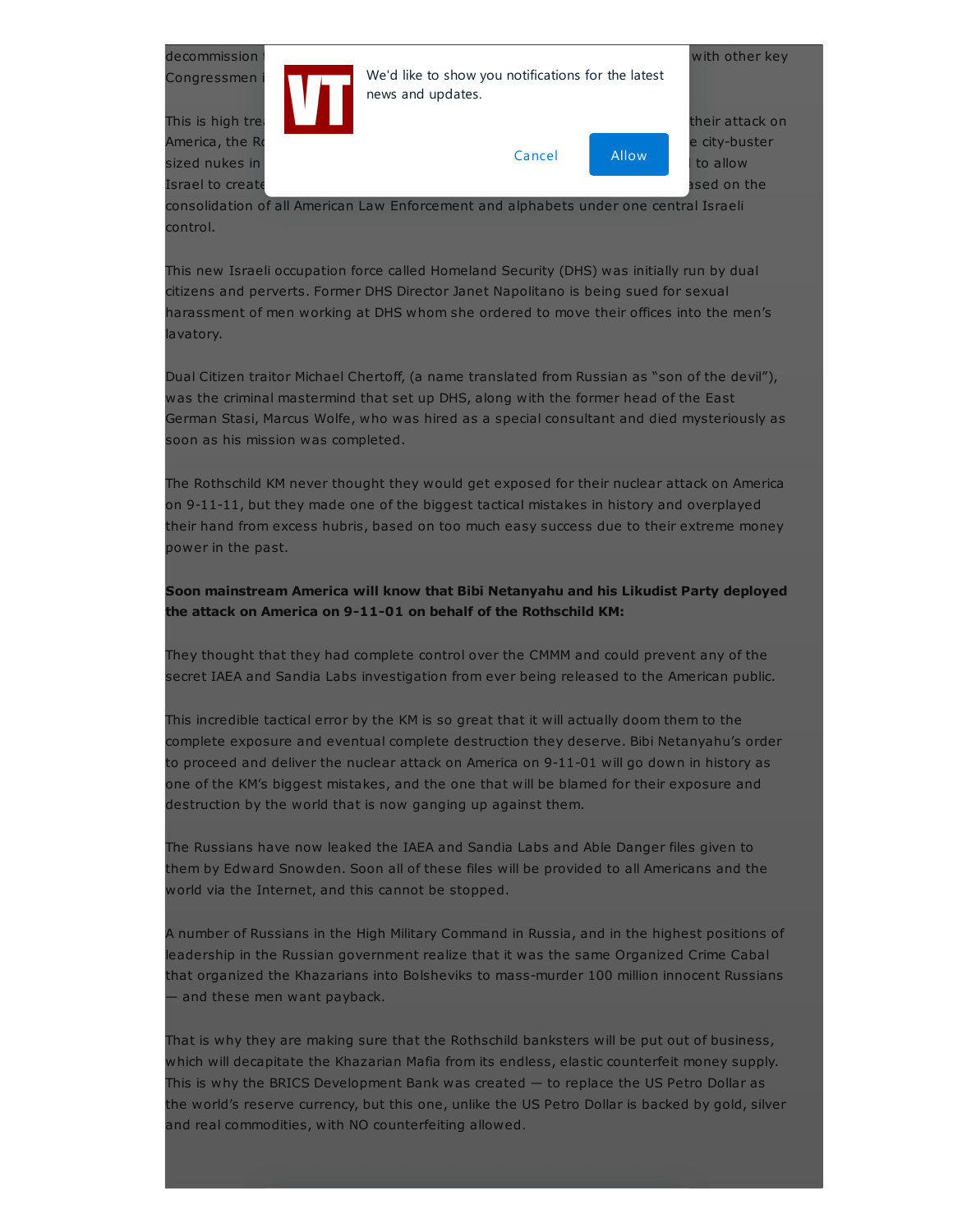| The CMMM is fa<br>stories, especia<br>construct their | We'd like to show you notifications for the latest<br>news and updates. |        |       | ime national<br>et and                  |
|-------------------------------------------------------|-------------------------------------------------------------------------|--------|-------|-----------------------------------------|
| So many Interr<br>America on 9-1<br>will know that I  |                                                                         | Cancel | Allow | attacking<br>ream America<br>Lattack on |
| America.                                              |                                                                         |        |       |                                         |

**The American Military High Command knows that Bibi Netanyahu ordered his Mossad and stateside Dual Citizens to attack America using nukes on 9-11-01 on behalf of the Rothschild Khazarian Mafia (KM):**

Various deep cover covert operations are now being deployed globally to expose and decapitate the Rothschild KM from their endless, elastic money supply.

Their days of anti-human power are now limited. The secret, incredibly well-trained US team called the "Nuclear Snake-Eaters" is now hard at work searching all incoming Israeli diplomatic pouches and shipments; driving by and flying over synagogues and Israeli embassies and Mossad safe-houses with high tech gamma-ray and helium-3 neutron detectors; and using ultra-high-tech custom-tuned and -focused satellites to search for any stored nuclear pits, as well as working hard to recover all stolen nuclear pits by the Israelis anywhere in the world outside of Israel.

This super-elite team was alerted by Michael Shrimpton's phone call to MI-6 notifying them that an Israeli "City Buster" was planted near the Olympic stadium. This call wrongly has landed him in jail. The City Buster was recovered by the "Nuclear Snake-eaters", who entered England and recovered and disarmed a large city buster. Sadly MI-6 wanted this nuke detonated in order to gain more power for the Khazarian Mafia in England — their home base inside the City of London Financial District — since it has been losing power fast.

A secret name for these KM Chieftains which run much of the world out of the City of London s Gog and Magog, despite what so many historians believe is the secret name of Russia which it is not. It is the secret name of the top KM, and apparently represents where they originally came from.

The secret team of super-elite "Nuclear Snake-eaters" is ready to be deployed to Israel anytime, should the nation collapse after most European corporations divest from Israel, and the US cuts off all aid, in order to comply with American law. It is illegal to give aid to a nation that has nukes, and which has not signed the Nuclear Non-proliferation Agreement. Israel has nukes detectable from satellite-based Helium-3 sensors and has never admitted it, nor has it signed the Nuclear Non-proliferation Agreement. We must all demand that our Congress and Administration obey the law and immediately cut off all aid monetary and military aid to Israel, and arrest all Israeli espionage front directors of AIPAC, JINSA, the Defense Policy Board, the "Joint" in NYC, and the ADL, etc.

It is unknown but suspected that a significant number of these stolen nukes have been already recovered. It has been reported by insiders that a very solemn message was communicated to Bibi Netanyahu and his Likudists, as well as all top members of Israeli espionage fronts in America, like AIPAC, JINSA, the Defense Policy Board, the ADL and the like.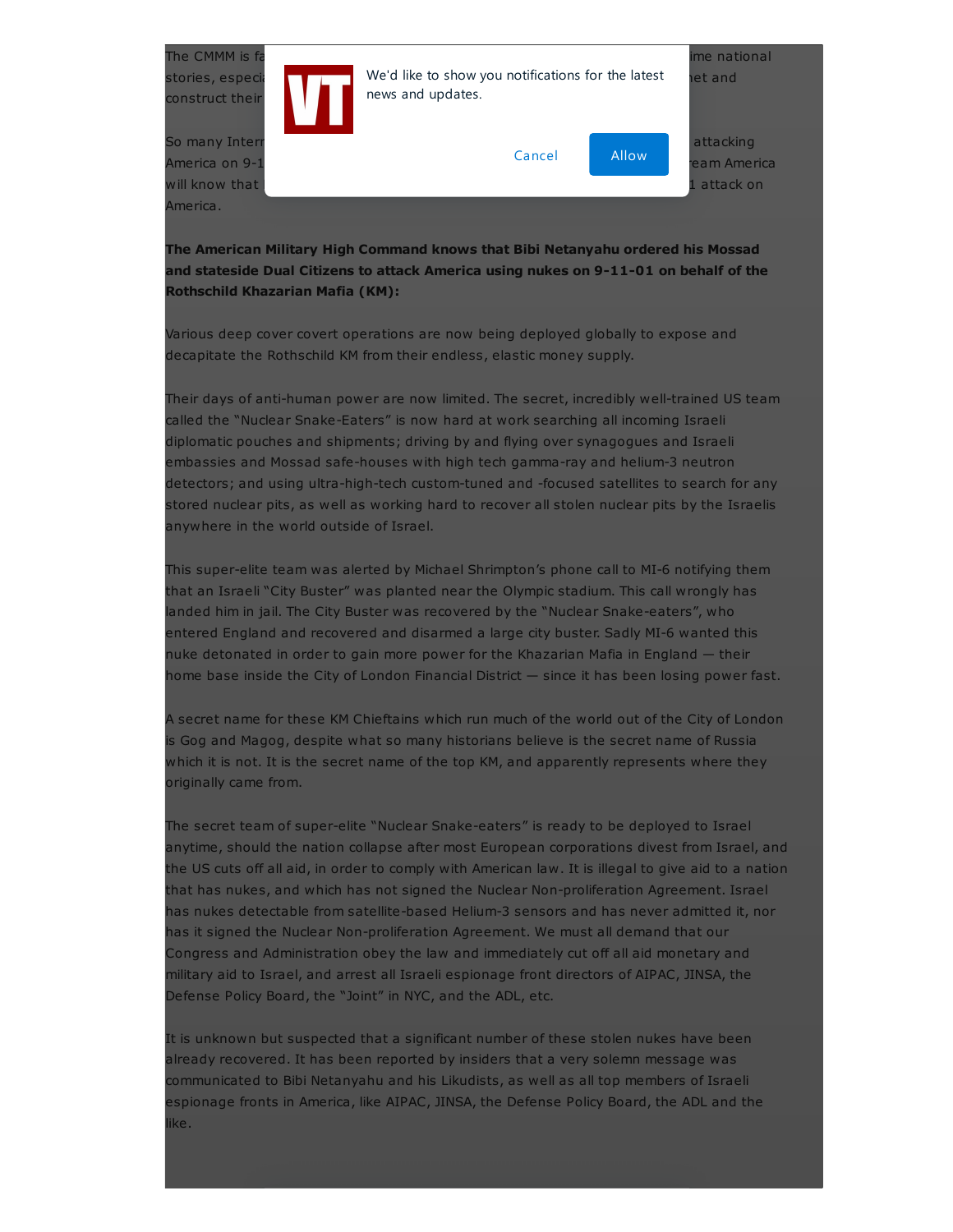

The future of the Rothschild KM will likely be determined by Veterans Today readers and We The People who learn the secret, forbidden history of the Khazarian Mafia that was excised from the history books and libraries by the KM to protect their evil history that no one would accept if it was known.

So share this story with your family, friends, and associates and take it viral. Be clear about this — unless the KM is able to operate in abject secrecy, it will be attacked from all sides and destroyed forever. So take away their secrecy by exposing their hidden history for all Americans to know and understand.

That is why they have worked so hard to buy up and control the CMMM and public mass education including colleges and universities, to make sure the people of the world would never find out about their secret evil, which is so inhuman, so homicidal that the whole world would gang up on them and attack them from all sides at every level they exist at.

The big question remains: Was the true cause of leaders of the Khazarian Mafia's incredible evil and savagery toward the human race a byproduct of nature or nurture? Some believe that this gross parasitism and inclination to mass-murder, engagement in pedophilia and child bloodletting and child sacrifice is due to a toxic culture, best described as malignant Tribalism, characterized by a paranoid group racial superiority delusion.

Others think the leaders of the KM are the bloodline of Cain, that is, "children of Cain", that are the Devil's own and have absolutely no soul or human conscience but are pure predators like a wild beast — while at the same time being incredibly [two-faced,](https://www.veteranstodayarchives.com/2014/11/22/evil-with-a-nice-face-the-janus-principal/) that is able to put on a [good](https://www.veteranstodayarchives.com/2015/02/27/evil-with-a-nice-face-part-ii/) con and a nice face on the outside. Perhaps it could be both factors. In any case, it is time to expose this evil, the greatest evil the world has ever experienced. It is time for the world to work together to eradicate this problem now and forever, by whatever means necessary.

*Mike Harris is the Financial Editor of Veterans Today, a radio host, a former GOP Finance Chairman, a Gubernatorial Candidate for Arizona, and a Senior Vice President of Adamus Defense Group, Switzerland. Mike is an expert in full-contact mixed martial arts. His long-term expertise in such has gained him a lot of respect and the nickname "Iron Mike". Mike was a part of the Veterans Today group that attended the Damascus [Conference](https://www.veteranstodayarchives.com/2014/12/13/historic-speech-in-damascus-sends-shockwaves-around-the-world/) to Combat Terrorism and Religious Extremism. Mike gave about twenty-five televised interviews that were broadcast to millions of viewers in Syria, Iraq, Lebanon, and Iran. In these interviews, Mike emphasized and supported the historical declaration by Keynote Speaker, Veterans Today Senior Editor, and Chairman Gordon Duff that the real problem behind World Terrorism is a large Organized Crime Syndicate.*

For those who have time and interest on the Head of the Khazarian Mafia (KM) Snake.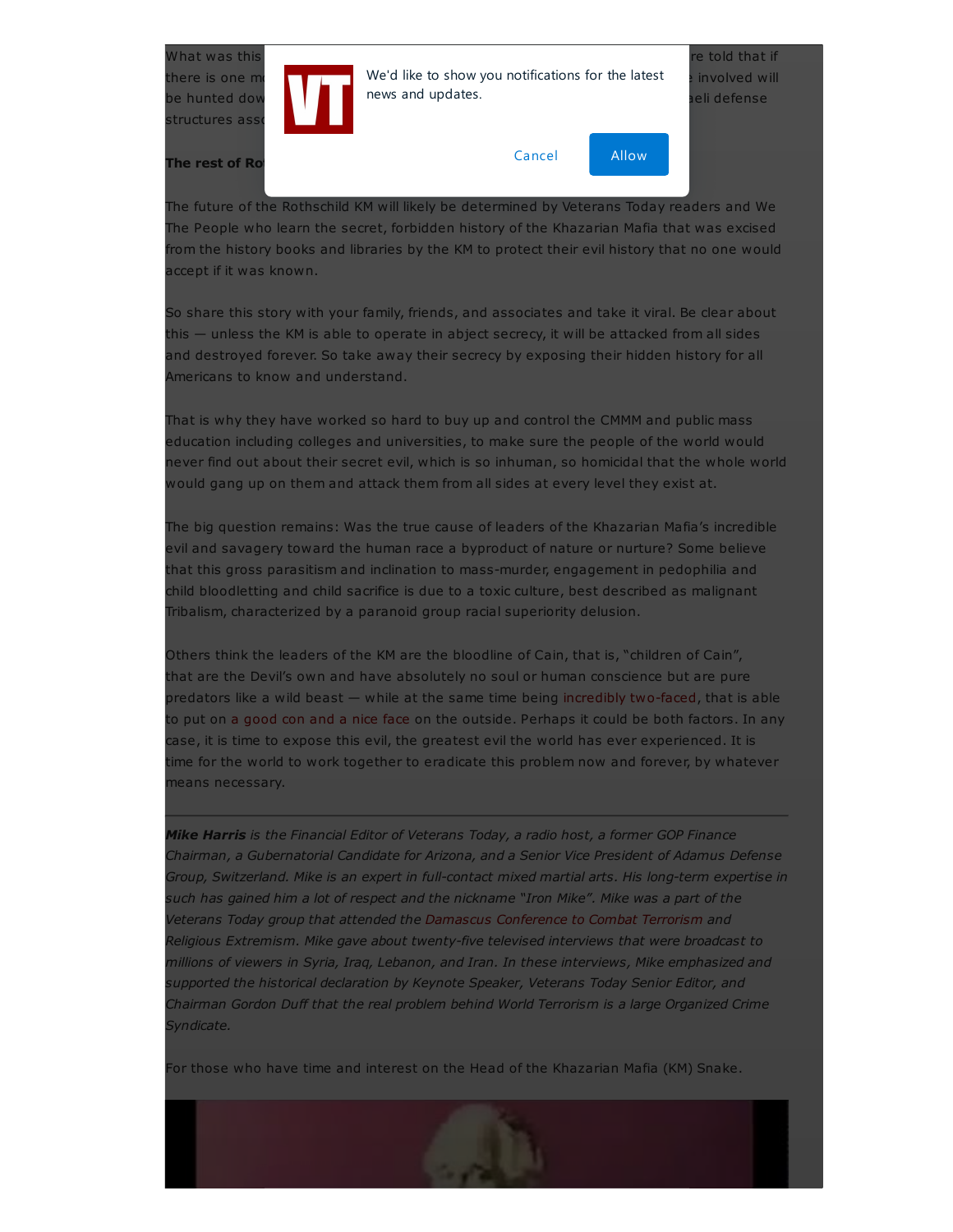

[prestonjamesphd@gmail.com](mailto:prestonjamesphd@gmail.com)